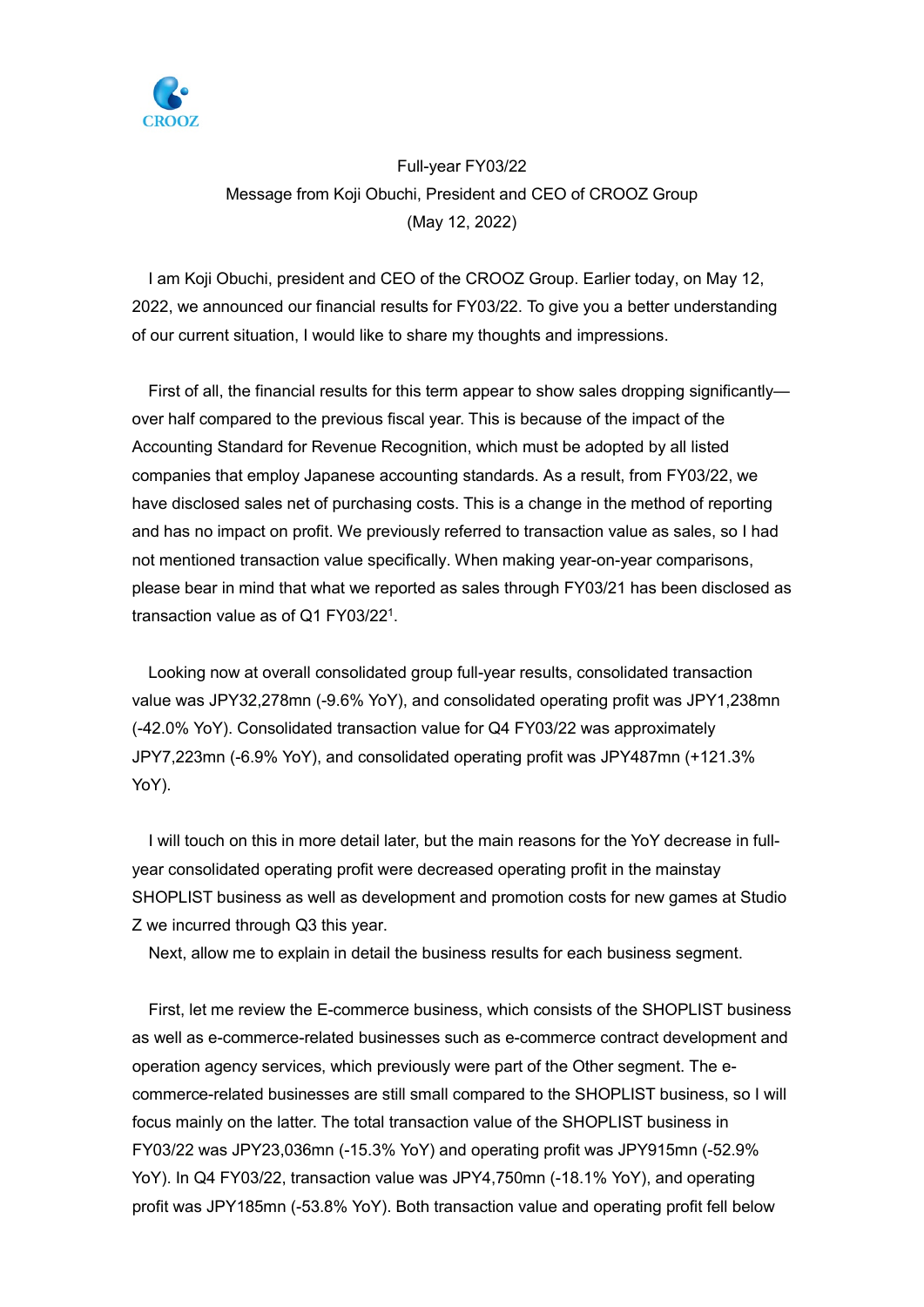

the previous year's levels. Frankly, this was not the outcome that we had envisioned. It has been over a year since I returned to the company as president in July 2020 to focus on rebuilding the SHOPLIST business by reforming the business and organization through the Critical Project Program<sup>2</sup> and other measures. Reforming our business structure, including streamlining logistics costs and advertising promotions, enabled us to achieve double-digit growth in sales for the first time in eight quarters in FY03/21 and generate operating profit of nearly JPY2bn for the year—evidence that things were improving steadily. Meanwhile, some of the issues that have accumulated over time are firmly entrenched, and as such, time will be needed to resolve them and achieve a full-fledged recovery.

Now, let's look at transaction value. It was down 15.3% YoY in the full year and 18.1% YoY in Q4. The main reasons for the drop include: (1) the tapering of one-time COVID-19 demand, (2) a decrease in the number of visitors via SEO, (3) fewer visits from advertising, and (4) a high stock-out rate of top-selling products.

As for the drop in the number of visitors via SEO, we have already resolved the impact of the bugs in the program. Google has recovered to essentially its highest level ever, while Yahoo has only recovered to about 68%. Yahoo's recovery has not kept pace with that of Google because services offered by Yahoo affiliate companies are now displayed at the top of its search results page, and the most favorable SEO position is now further down the page than it was. Since this is beyond our ability to control, we will compensate for the lag in Yahoo's recovery by continuing with strengthening SEO measures for Google and implementing effective advertising promotion measures. Secondly, placing priority on advertising efficiency led to a decrease in the number of visitors via advertising. In response, we will continue to work to increase the number of visitors from ads on social networking sites such as YouTube and TikTok, conduct a special campaign only available to buyers via apps to bolster the number of visitors from apps with high purchase rates, and run TV commercials to increase recognition. We will also continue to improve and increase the number of visitors by implementing the PDCA cycle and conducting more effective advertising to attract users—F1 users, in particular, one of SHOPLIST's strengths. Further, to improve the stock-out rate of top-selling products, we will develop a system that uses past sales data to produce demand forecasts and ensure that inventory management is conducted appropriately. While we have not yet achieved the overall results we expect, there are signs of positive effects. For instance, until Q2, the decline in visitors from highpurchase-rate apps had been a factor in the decrease in transaction value, but we have seen an increase in the number of visitors via apps. Further, following the introduction of our demand forecasting system, we are seeing improvements in the stock-out rate of topselling products and sell-through.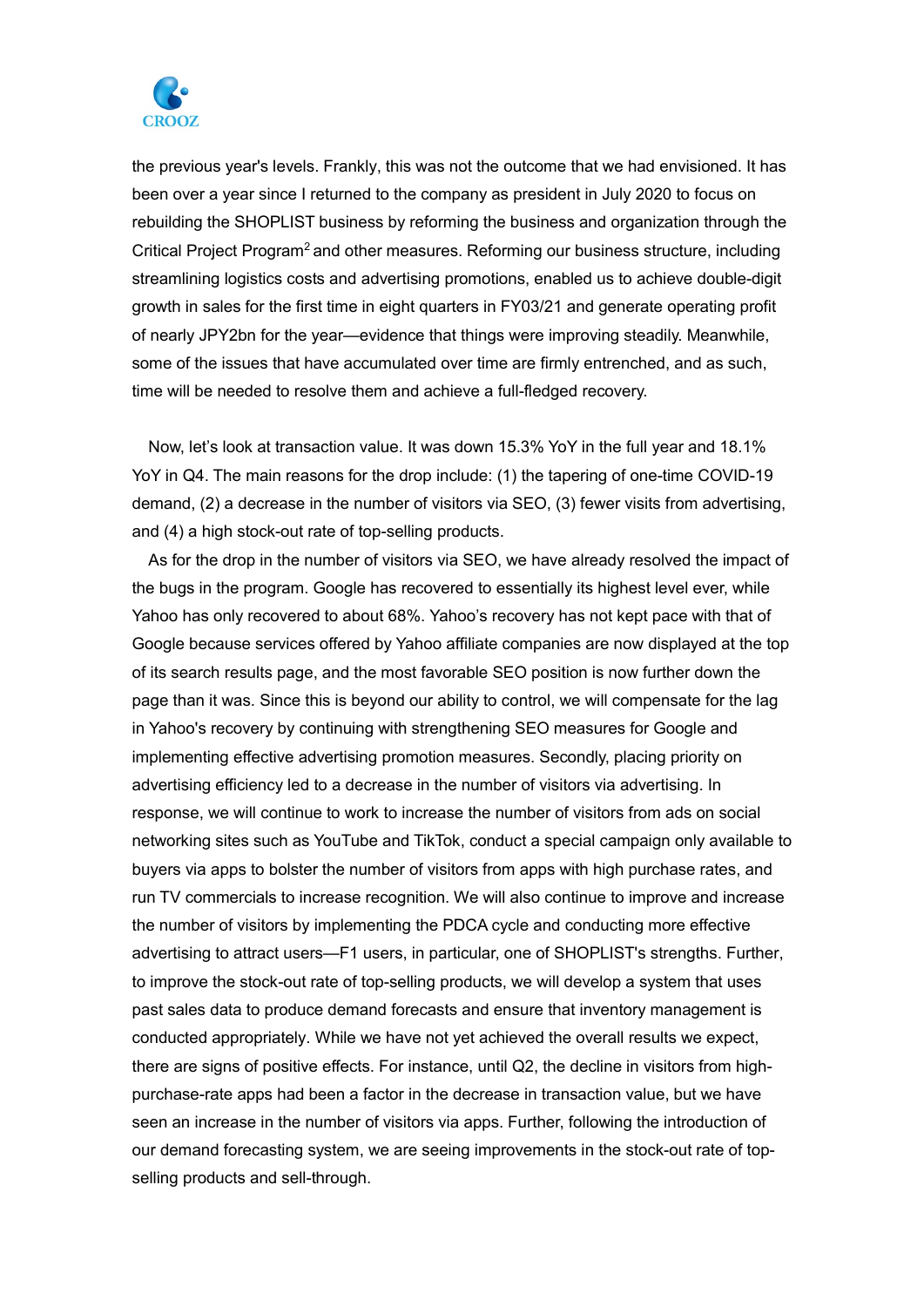

Next, I would like to talk about operating profit. Operating profit for FY03/22 was JPY915mn (-52.9% YoY), and JPY185mn (-53.8% YoY) in Q4. This is primarily attributable to a decrease in transaction value.

As for other significant expense items, logistics-costs-to-transaction-value fell 0.1% YoY to 14.2% in the full year and 0.5% YoY to 13.9% in 4Q. This was the result of proactive moves to streamline operations including a review of materials and improvement of packaging workflows. The reduction in logistics-costs-to-transaction-value amid falling transaction value is testimony to the solid progress on moves to cut costs.

In addition, our promotion-cost-to-transaction-value decreased by 0.3% from 8.8% in FY03/21 to 8.5% in FY03/22, and by 0.9% from 6.4% in Q4 FY03/21 to 5.5% in Q4 FY03/22. Also, due to the change in the accounting method for point reserves caused by the Accounting Standard for Revenue Recognition that went into effect from FY03/22, the amount previously recorded as sales promotion expenses is now deducted from sales. If not for this change, our promotion-cost-to-transaction-value for FY03/22 would have increased by 0.9% to 9.7% and 1.1% to 7.7% in Q4. This is partly due to the decline in transaction value, but also because we are aggressively investing in measures I alluded to earlier, such as YouTube advertising and live streaming through influencer casting. From FY03/23 onward, we will actively invest in restoring and further boosting transaction value. While that means promotional expenses will remain high for the time being, we will identify and enact more effective advertising and promotion measures while implementing the PDCA cycle.

Our FY03/22 outsourcing-cost-to-transaction-value rose by 0.4% from 2.1% to 2.5%, but fell by 0.5% to 3.0% in Q4 FY03/22 from 3.5% in Q4 FY03/21. Some of the key projects from FY03/21 required major system upgrades and new development, which resulted in significant engineering outsourcing costs. As of Q3, however, the figure has been trending downward as, for the most part, development was almost complete. We expect outsourcing costs to stabilize from FY03/23 onward, and we believe that they will settle at the level before Q2 FY03/21, around JPY100mn per quarter.

This concludes my review of FY03/22 results for the SHOPLIST business. As I have already mentioned, we must get transaction value back on track toward growth—this is priority number one. We have not yet recovered from the ongoing issue of the declining number of visitors, but we will recover from FY03/23 and put the business back on track for growth.

Let's move on to the Games business. Until FY03/21, the segment was named the Internet Content Business, but we have renamed it to reflect the actual business more accurately. FY03/22 sales amounted to JPY2,680mn (+19.2% YoY), and we recorded an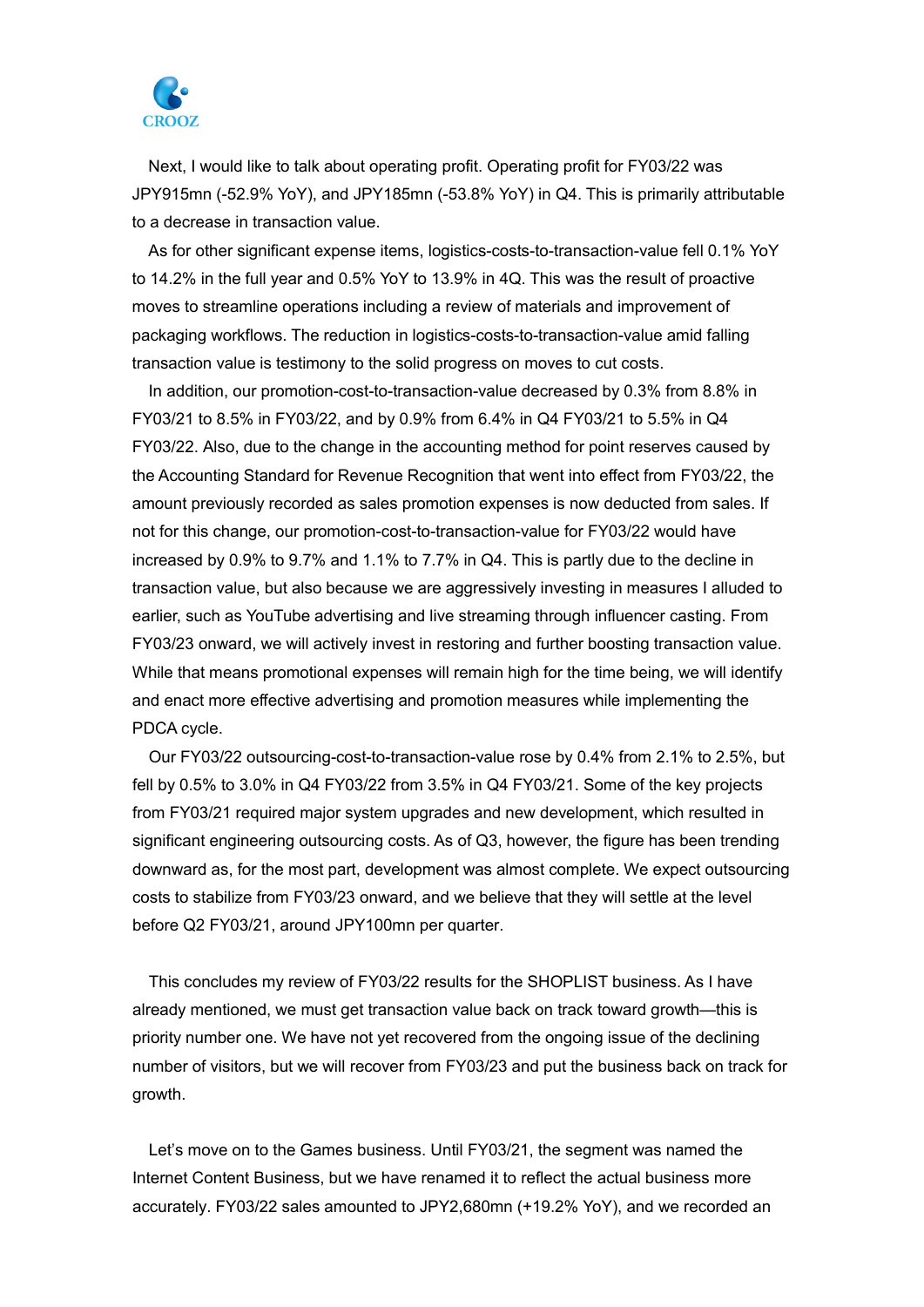

operating loss of JPY379mn (compared with an operating profit of JPY149mn in FY03/21). Q4 sales amounted to JPY989mn (+80.5% YoY), and operating profit was JPY93mn (compared with an operating loss of JPY21mn in Q4 FY03/21). Development and promotion costs for the new game *SHAMAN KING Funbari Chronicle*, officially released on December 8, were considerable until Q3, resulting in a non-consolidated full-year loss for the segment. However, the segment turned to the black from Q4, as it no longer incurred development costs, and we expect it to post stable earnings from FY03/23 onward. As for the latest situation, in February 2022, the game captured the number four position in the top-selling app rankings (game segment) on the iPhone App Store, and has remained in the top 20 releases in the monthly rankings subsequently, as numerous users continue to enjoy the game. Going forward, we will strive to make our game content as attractive as possible to existing users, including *SHAMAN KING fans*, as well as new users, so everyone can derive more enjoyment.

Let's turn our attention now to the Online Advertising and Media Business. This segment is the result of having integrated the Advertising Agency and Media businesses—which were disclosed separately until FY03/21—into a single reportable segment. Since the Advertising Agency and Media businesses were closely related in many areas, we decided to manage them as one business segment.

FY03/22 transaction value totaled JPY3,369mn (-3.1% YoY), and operating profit increased significantly, to JPY671mn (+39.7% YoY). In Q4 FY03/22, transaction value was JPY754mn (+10.3% YoY), and operating profit was JPY181mn (+20.6% YoY). This is due to the previously announced Rank King and other new media and advertising agency businesses—mainly in the financial sector—performing well. The business is starting to show stable earnings. Furthermore, the profit margin is high, and we forecast substantial growth, so we will continue working to expand earnings.

In the Investment business, we converted a portion of the fund equity managed by our consolidated subsidiary Sevenwoods Investment, Inc. to cash. This resulted in the company's stake in the fund decreasing, and the fund no longer being a consolidated subsidiary. From Q4 FY03/22, the Investment business ceased to be a reportable segment. Going forward, it will continue to be a net investment as previously, and the profit and loss resulting from the investment will no longer affect the company's operating profit and loss.

This concludes my review of the results for each segment. In the SHOPLIST business, transaction value continues to fall, and it will be some time before we see improvement. There are, however, still measures we can take to reverse the decline in the number of visitors and the stock-out rate of top-selling products. The Games business has released a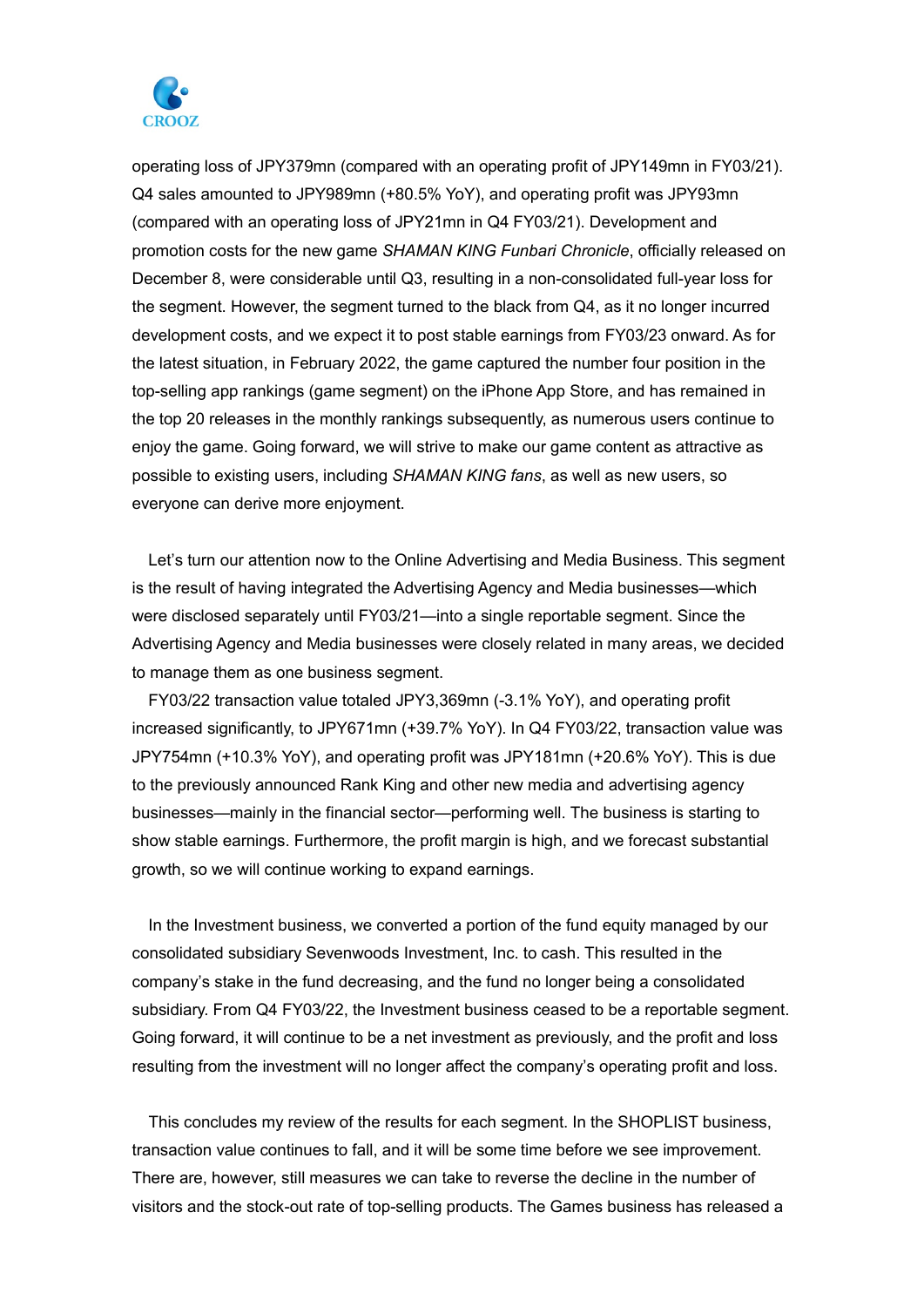

new game and no longer incurs development costs, so we intend to generate steady revenue from this business going forward. The Online Advertising and Media business continues to perform well and is generating profit, so we don't see any reason to be pessimistic for the group overall, and think there is plenty of scope for growth going forward.

At the end of the latest fiscal year, a portion of our net investments was deemed to be unrecoverable, so we booked a loss of valuation on investment securities of approximately JPY700mn as an extraordinary loss. Net investment entails investing in a start-up company with the aim of receiving capital gains by selling our stake when the company is involved in M&A or IPO several years later. It generally takes five to seven years to start earning returns on an investment. If we look at the probability of success in businesses and startups, not all investees succeed, and an accounting loss on such investments is sometimes recognized. A few investments are very successful, and the returns obtained from this portion of our portfolio enable us to earn returns significantly above the entire invested amount. Due to the nature of net investment, costs are sometimes incurred upfront in the form of losses. We believe we have reached the stage where we think similar large impairment losses are unlikely, and expect to start to earn returns on our investments. We do not see any particular problems with progress. Several of our investees have prospects of stock market listing within a few years in their sights, and we expect they will generate significant profits several years hence.

The SHOPLIST business is now poised to produce steady profits. As I've said previously, though, we must reinvest those profits toward increasing transaction value. The issue is that we have not done this. This fiscal year, we started moving forward with investments to grow transaction value, including bolstering investment in advertising promotion. This may contribute to suppressing YoY profits in the short term. We have not changed our objective, however, which is to boost both sales and profits through increased transaction value, though the timeline to achieve this may vary to a certain degree. We will continue our efforts in the coming fiscal year and beyond.

Our goal was to restore the transaction value growth rate to the FY03/21 level by end-FY03/22. As of Q4, however, the transaction value growth rate was still lower than in Q4 FY03/21, and we feel that it will still take some time to fully recover. It is taking longer than we originally anticipated, which is disappointing, but we will work hard to achieve this goal. Areas that need urgent action to restore the transaction value growth rate are 1) a declining number of visitors, and 2) the stock-out rate of top-selling products. To reverse the decrease in the number of visitors, we will continue with measures related to fortifying advertising promotion, focusing on social networking sites. And we intend to optimize the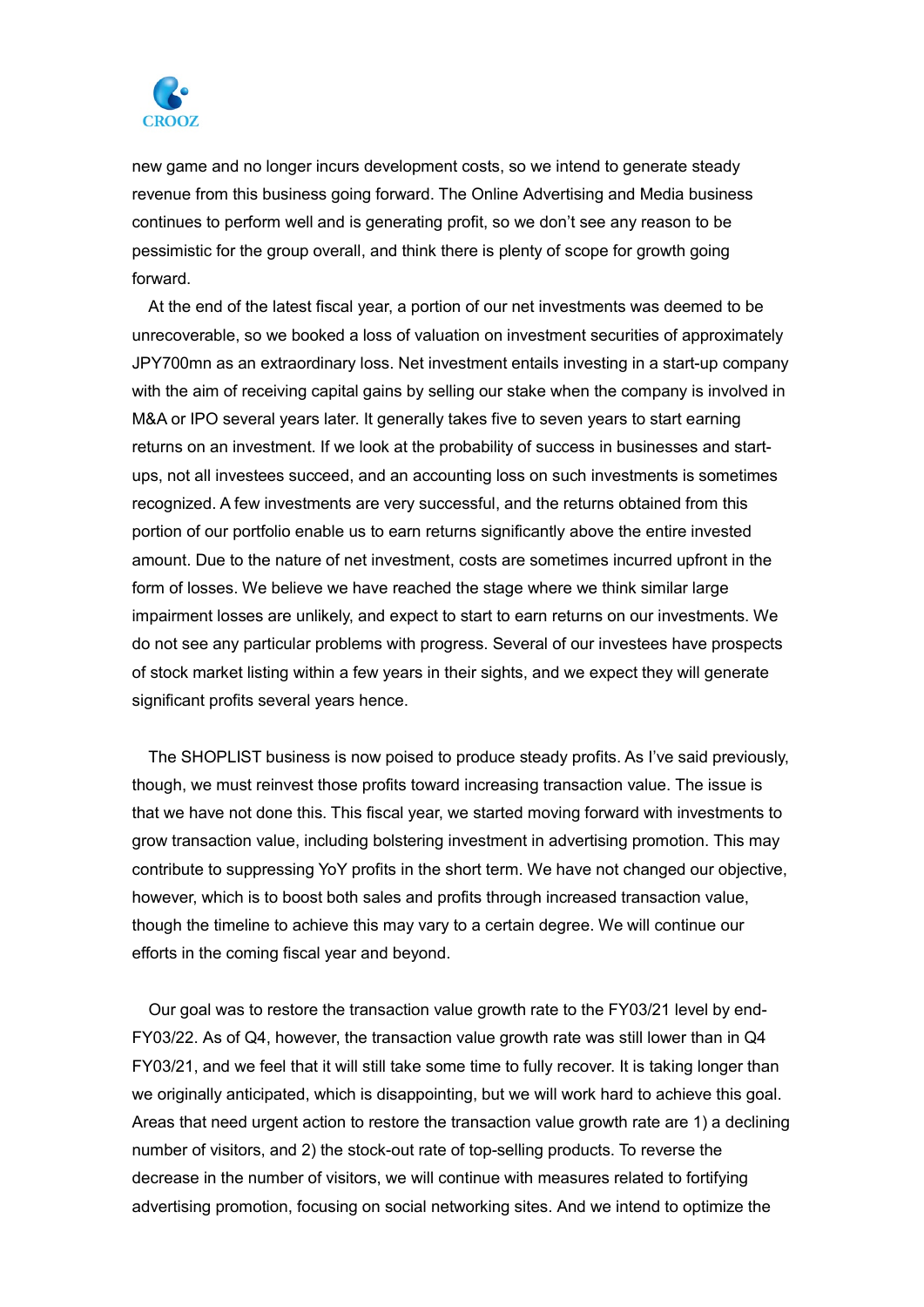

stock-out rate of our top-selling products by analyzing the sales performance data since the launch of the service in 2012 to enhance the range of products that users want to purchase. We are developing a system that produces demand forecasts on the SKU level and ensures that inventory management is being conducted appropriately. We are seeing improvements in the stock-out rate of popular products and sell-through—signs that our initiatives are making solid progress. Moreover, improving the stock-out rate leads to a higher purchase rate, leading to increased visitors and higher advertising promotion efficiency. We are continuing to review the logic behind the priority of product display on the SHOPLIST site, and this is starting to positively impact transaction value. While the exposure prioritization logic has not changed fundamentally in the past few years, the number of brands and products we handle has grown considerably in recent years, resulting in products that would normally sell being buried and not getting the necessary exposure. Our expectation is that properly revising the website's display logic will enable us to secure more orders even without an increase in the number of visitors. This project is now well underway; unfortunately, the decrease in visitors prevents us from seeing the effects of this change. Assuming the same number of visitors, though, the potential does exist to improve transaction value by 10% or more compared to the time preceding the launch of the project.

In 2022, Korean cosmetic brands favored by females in their teens and early 20s, brands new to Japanese fashion shopping sites, and brands popular with women in their 20s selling mainly handbags and jewelry, plan to open stores. We are providing ongoing fresh marketing proposals to new customers opening stores on our SHOPLIST OUTLET (opened in June 2021), and are doing our best to tap into stores that sell luxury brands and cosmetics handled by department stores at a discount.

By FY03/21, we were able to lay the foundation for cost reduction, operational streamlining, and organizational structure improvement. In FY03/22, we began devoting most of our resources—and I, over 90% of my attention—to critical projects oriented toward significantly increasing our transaction value. We have not yet satisfied our initial expectations in terms of progress, primarily due to the greater-than-expected decrease in visitors. Going forward, we will take simple measures to include offering products that appeal to SHOPLIST visitors and meet their needs, lowering the stock-out rate of topselling products, and building the inventory of those products to sufficient levels. These measures will help restore the transaction value and, once again, put the business on track toward growth.

> May 12, 2022 Koji Obuchi